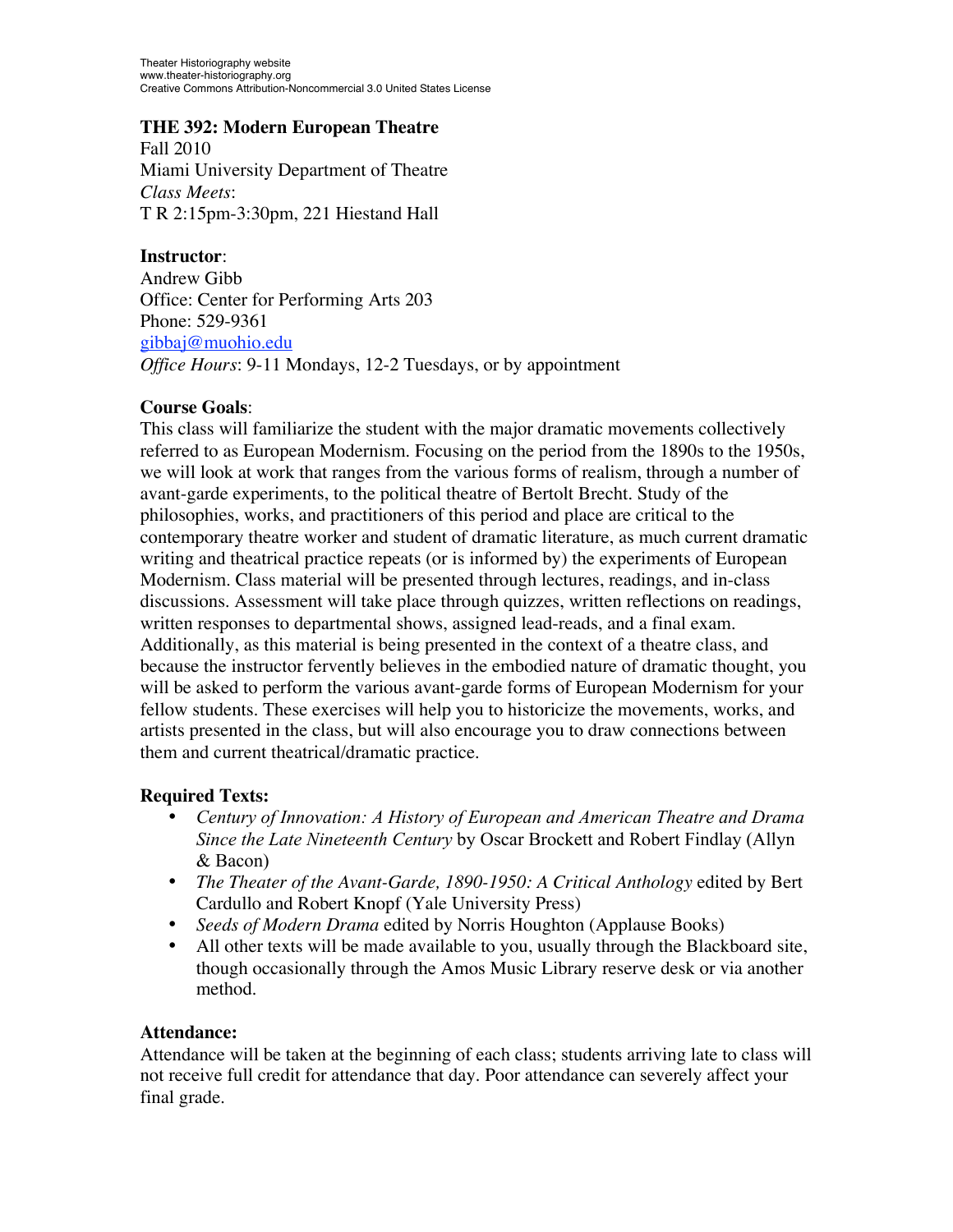# **Final Exam:**

Our final exam period is scheduled for Thursday, 16 December from 3:00 until 5:00 p.m. *Attendance is mandatory, so make travel plans accordingly*!!

## **Assignment Policy**:

All assignments are due at the beginning of class. Exceptions may be allowed in extreme cases if arrangements have been made with the instructor *prior to the due date* (this is the case in both the lecture and the discussion section.) Unexcused late work will be evaluated starting at 90% of the original value, and 10% will be deducted for every day date after that.

## **Diversity Statement**:

In keeping with the "University Statement Asserting Respect for Human Diversity," the following is a foundation on which this course will operate. As a group of diverse individuals with various backgrounds including those influenced by ethnicity, race, age, gender, physical abilities, religious and political beliefs, national origins, and sexual orientations, we will strive to learn from each other in an atmosphere of positive engagement and mutual respect. Bigotry, including racism, sexism, ageism, homophobia, religious intolerance, and other forms of prejudice will not go unchallenged.

## **Disability**:

If you have a disability of any kind that affects your ability to work successfully in this course, please see the instructor within the first two weeks of class.

## **Academic Honesty:**

All work used in this course must be your own. See the *Miami University Handbook*, 2010-2011 Edition, Chapter 5: Academic Integrity.

# **COURSE REQUIREMENTS:**

**Quizzes**: For each set of readings we do, retention of the basic plot points or ideas will be tested by a quiz. The quiz will be offered in the first five minutes of the class period in which we discuss the readings. *(12 quizzes x 5 points per quiz)*

**Written responses to readings**: For each set of readings we do this semester, a number of questions will be generated by the instructor. Five times during the semester, you must turn in a written response to the week's readings, based on answering a number of the questions provided. Which 5 weeks you choose to respond to are your choice, the only stipulation being that you cannot choose the readings that you will be lead-reading. A grading rubric for these responses will be provided to you. Responses will be due before class on the day we will discuss the readings. *(5 responses x 10 points per response)* **Lead Read**: Once during the semester, you and a group of your fellow students will be responsible for guiding your classmates through the readings. In addition to the readings assigned to the whole group, you will be given extra readings to help you better understand the material. The instructor will provide you with a list of questions that you and your group must answer. You will be evaluated through a written assignment that